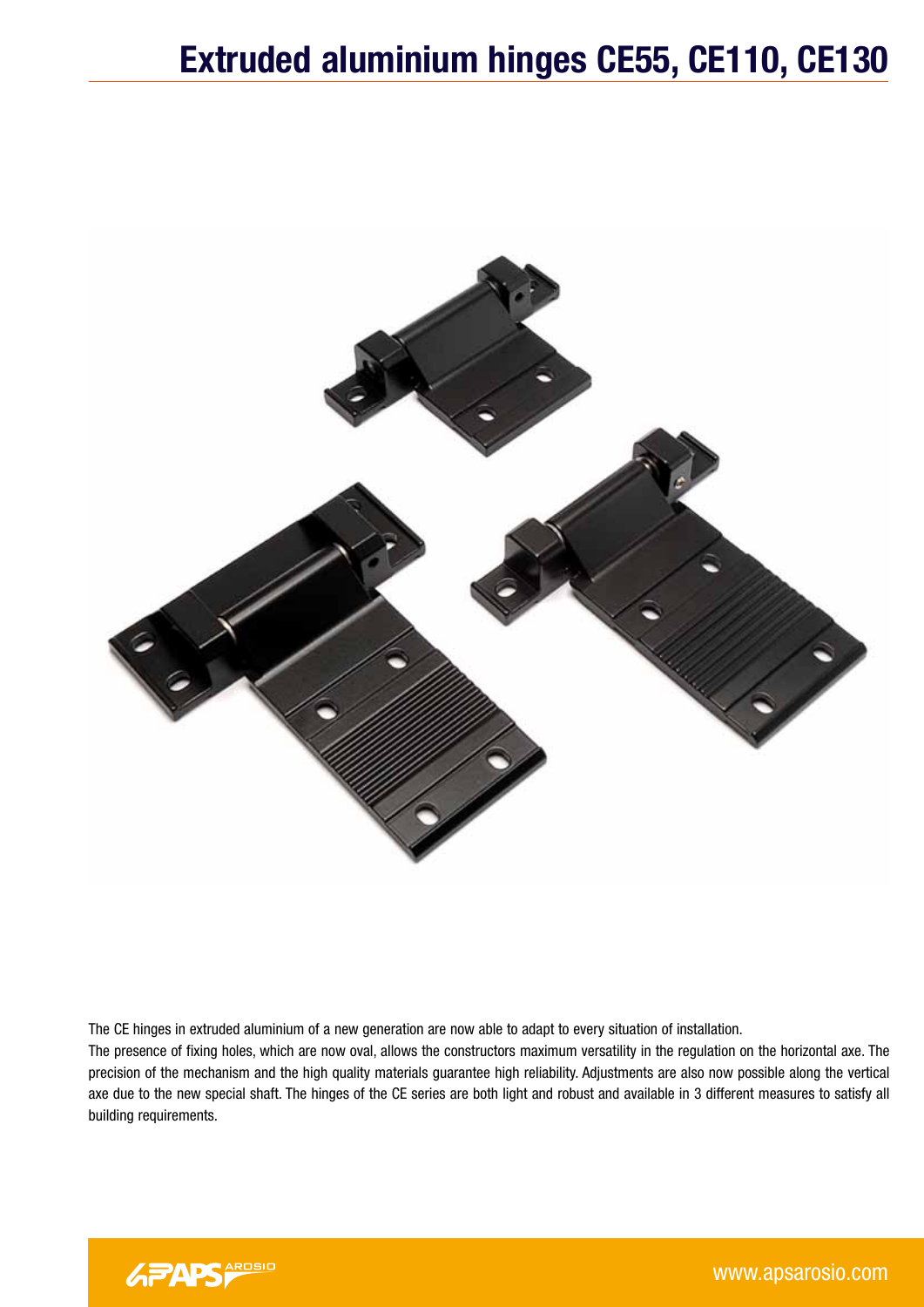## **Extruded aluminium hinges model 55**

| <b>TECHNICAL DATA</b> |  |
|-----------------------|--|
|-----------------------|--|

| .               |                       |  |
|-----------------|-----------------------|--|
| <b>Material</b> | EN AW 6060            |  |
| Finish          | Painted<br>' Anodized |  |
| Color           | <b>Black</b>          |  |















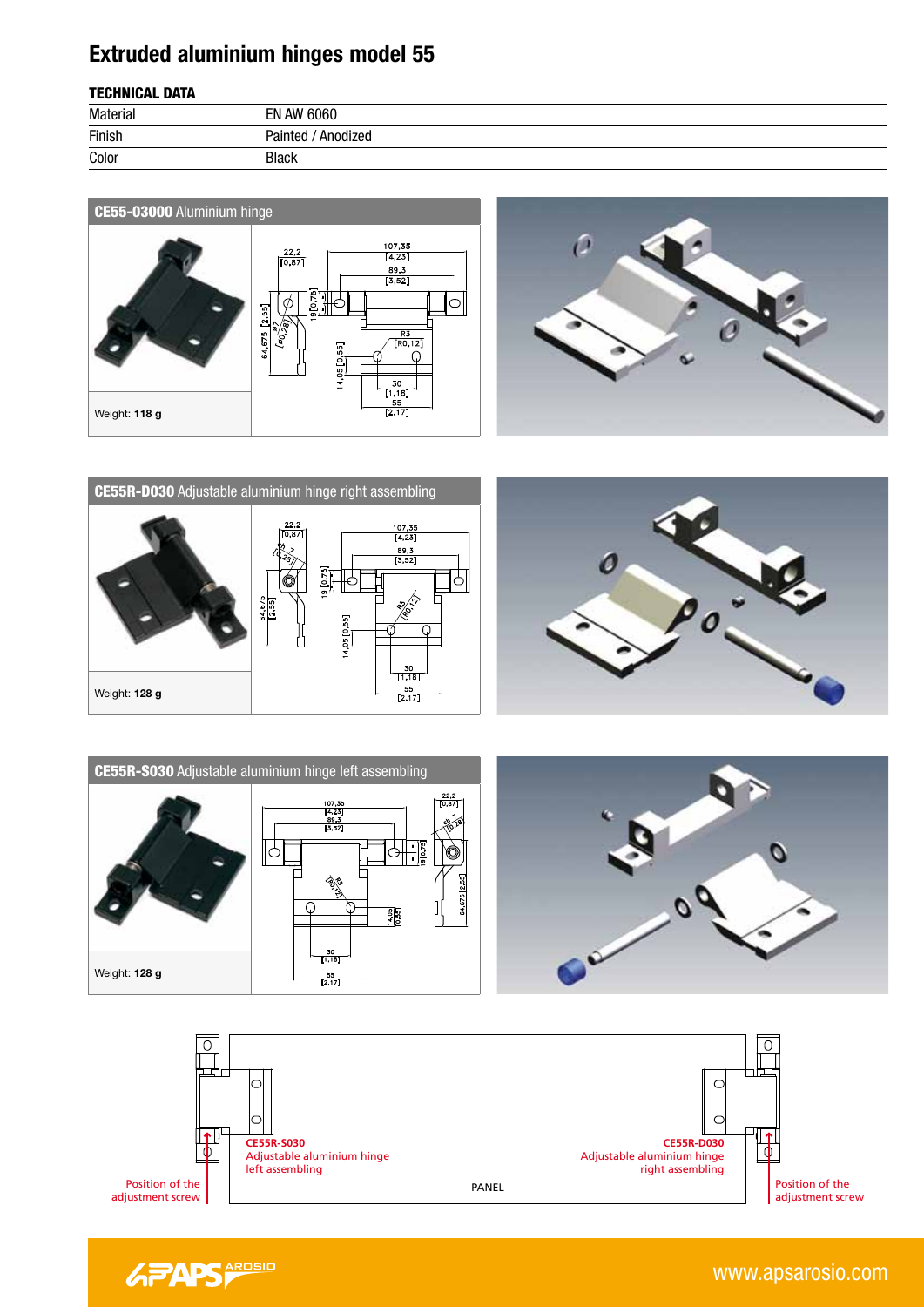# **Extruded aluminium hinges model 110**

### TECHNICAL DATA

| TEVINDORE BAIR  |                         |  |
|-----------------|-------------------------|--|
| <b>Material</b> | <b>EN AW 6060</b>       |  |
| Finish          | / Anodized<br>Painted / |  |
| Color           | <b>Black</b>            |  |













Position of the adjustment screw



www.apsarosio.com